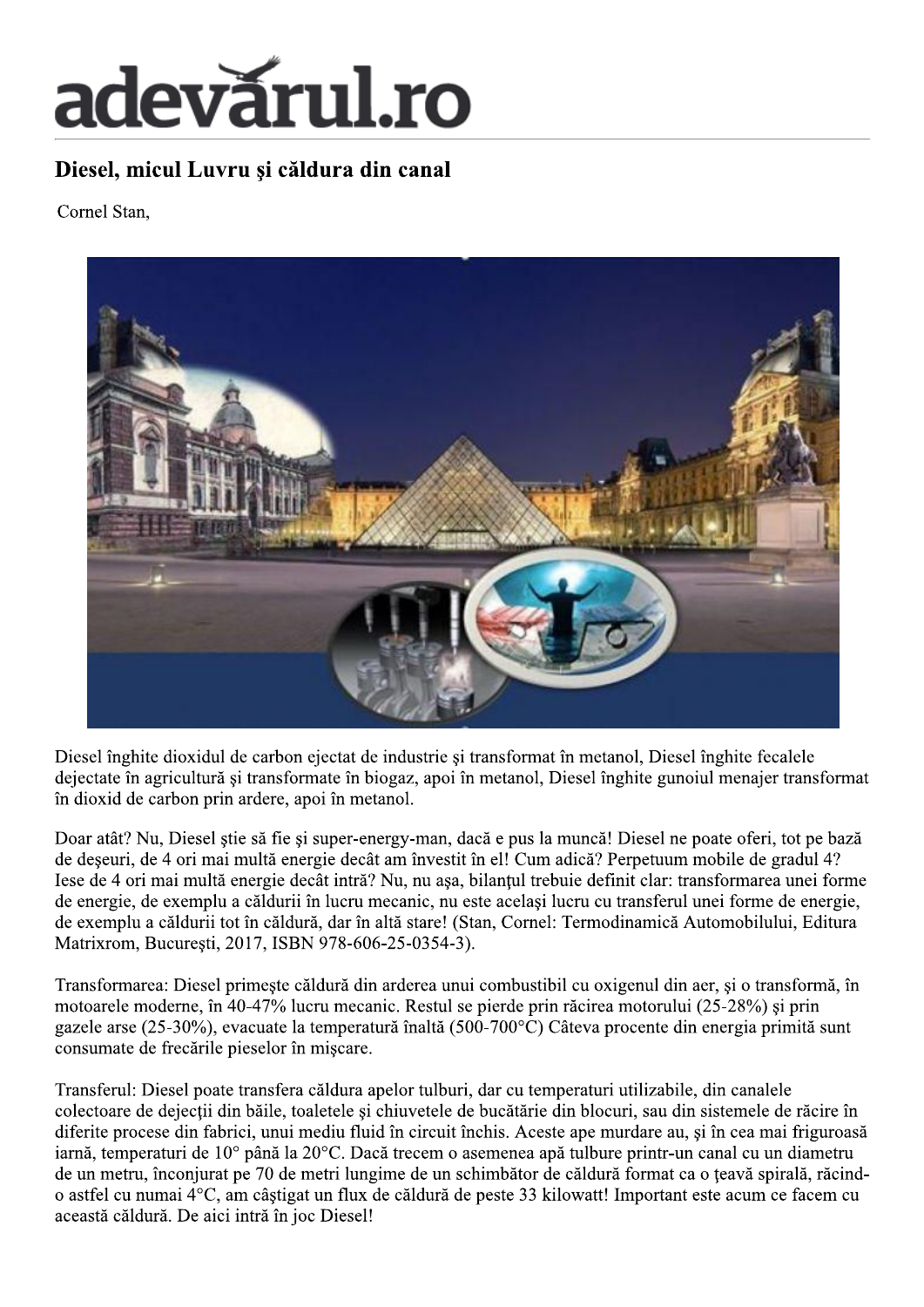

Principiul de functionare a unei pompe de căldură care foloseste ca sursă principală de căldură apa uzată

Cu mai multi ani în urmă aveam biroul în clădirea construită în 1903 a Universitătii Tehnice din Zwickau. patria firmelor de automobile Horch (1904) si Audi (1910 – audi fiind imperativul latinescului audire, în germană: horch!).

e caldura:<br>
e caldura:<br>
e caldura:<br>
e caldura:<br>
e caldura:<br>
e caldura:<br>
e caldura:<br>
e caldura:<br>
e caldura:<br>
e caldura:<br>
e caldura:<br>
e caldura:<br>
e caldura:<br>
e caldura:<br>
e caldura:<br>
e caldura:<br>
e caldura:<br>
e caldura:<br>
e folo sursa principala de caldura:<br>
ape reziduale<br>
Principiul de funcționare a unei pompe de<br>
Cu mai mulți ani în urmă aveam biroul în<br>
patria firmelor de automobile Horch (190<br>
germană: horch!).<br>
Clădirea era Luvrul nostru, ace rea era Luvrul nostru, acelasi stil, aceeasi desfăsurare cu corp central și două lături, acelasi număr de etaie, fiind doar cu mult mai mică. Dar mai avea ceva comun cu Luvrul: piramida din curtea centrală! Adevărat, cea de la Luvru e transparentă, de sticlă. A noastră era neagră și opacă, de cărbune! Adică de combustibil pentru statia noastră termică de la subsol. Încălzirea mergea cum mergea, studentii, asistentii, profesorii mergeau însă spre intrările în Luvrul lor pe lângă piramida, atât cât aceasta le lăsa loc, cărând pe tălpile încăltărilor praf negru în amfiteatre și birouri, în caz că nu aveau pungulita obligatorie cu cârpe de sters.  $\mathcal{L}_{\mathcal{A}}$ 

## Cea mai grea zi de lucru era lunea, nu, nu pentru că era prima zi după duminica liberă, ci pentru că fochistul, duminică, de obicei se îmbată. Drept care, lunea chiulea. Toti stăteam în frig prin săli și birouri, asteptând ca fochistul să se trezească din mahmureală, ceea ce se întâmpla, de obicei, cam după prânz.

Dar, într-o bună zi, a venit salvarea, mai bine zis ordinul de proprie salvare prin creativitate și sudoare, ordin dat direct de la minister, din Berlin: concepeti si construiti singuri o pompă de căldură pentru Luvrul vostru, că doar sunteti ingineri și oameni de stiință! Bani ne-au dat, e adevărat, piese a trebuit să găsim pe unde am putut. Căldura necesară am captat-o din apele uzate provenind dintr-un cartier de blocuri al orașului. Până si m cea mai cumplită iarnă aveam în colector 15 °C, doar de "scafandrul" care din când în când, trebuia să curate filtrele, ne era milă. Fluxul de ană uzată, la 15 grade, încălzea într-un schimbător de căldură agentul de lucru dintr-un circuit separat, cedând în acest fel 3-4 $\degree$ C. Dună absorbtia căldurii din apa uzată, fluxul de agent de lucru trebuia să fie comprimat atât cât să aiungă la o temperatură de peste 70<sup>o</sup>C, cedând apoi, întrun alt schimbător, căldura în circuitul cu apă de încălzire a caloriferelor. După destinderea într-un ventil de  $\alpha$ expansiune, agentul de lucru aiungea din nou în schimbătorul de căldură din canal, la o temperatură cu mult inferioară celei a apei uzate, drept care putea absorbi căldura acesteia. Apoi, ciclul se relua.

Comprimarea agentului de lucru necesita însă mult lucru mecanic, adică, la o turatie anume, putere! De unde să luăm putere pentru compresor? De la un motor electric? Acesta are, într-adevăr, un randament de 90-95%. dar fluxul de energie electrică îi este trimis de la o centrală termoelectrică, randamentele fiind, în functie de tipul acesteia – pe cărbune, cu gaz sau nucleară - de 25-50%. Randamentul total rămâne asadar sub 47%.  $\overline{a}$ 

Un asemenea randament poate fi asigurat însă și de motoarele Diesel! Este adevărat, într-o comparatie cu energia electrică în termenii de mai sus, ar trebui considerate și exploatarea, apoi rafinarea petrolului, care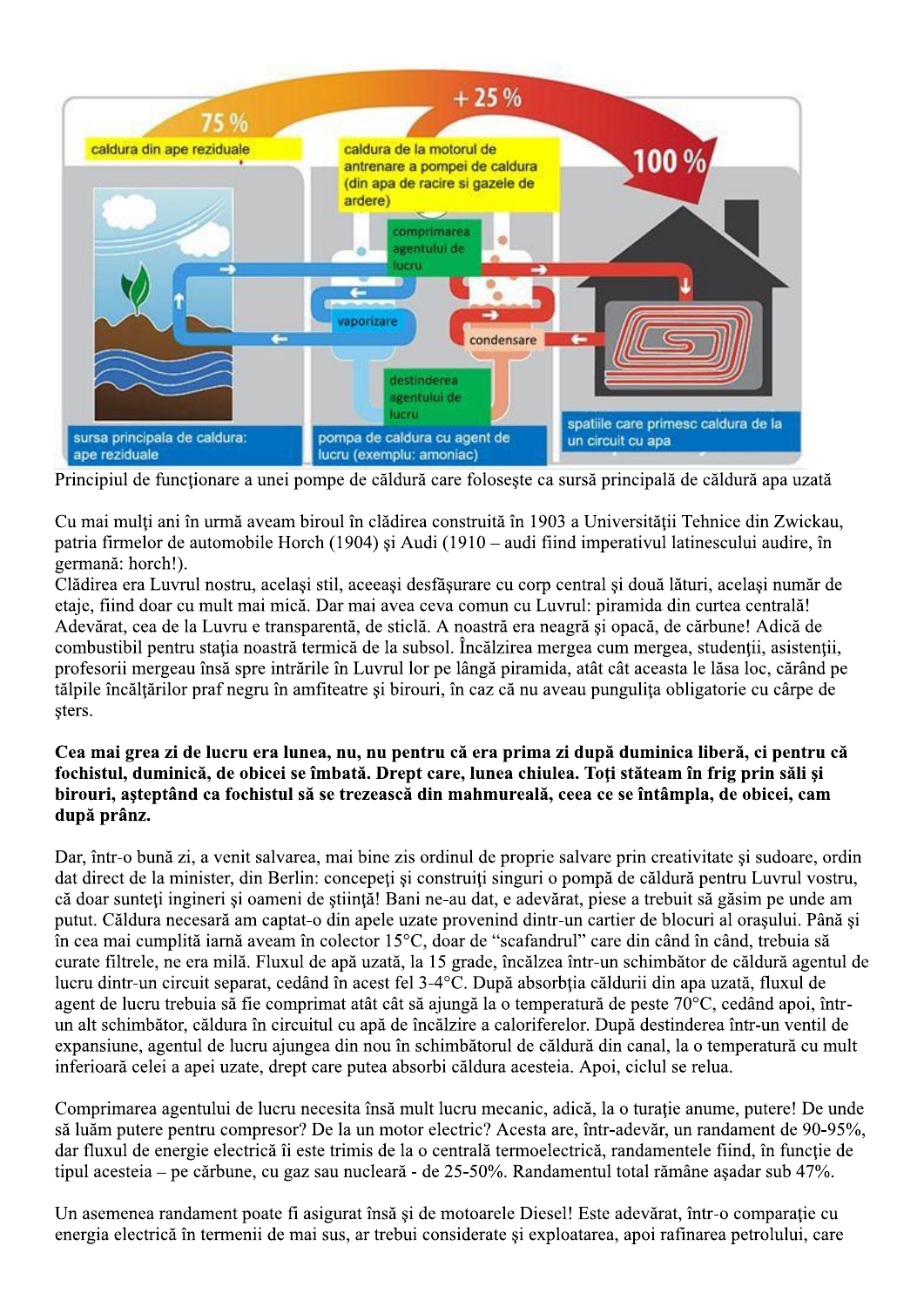diminuează randamentul total. Doar că într-o pompă de căldură, Diesel îsi arată adevăratele valente! Dacă randamentul unui Diesel la transformarea căldurii în lucru mecanic este doar de 47%, ce se întâmplă cu restul de căldură? Aproape tot restul, în afară de câteva procente datorate frecărilor din motor, se pierde, atunci când motorul propulsează un vehicul, prin apa de răcire a motorului și prin gazele arse, esapate la temperaturi înalte. Dar în pompa de căldură?

Teava de esapament, în care gazele arse trec într-un flux fierbinte de peste 500 de grade Celsius și radiatorul de apa de raciere a motorului, care are 80-90°C, sunt conectate și ele, pe lângă apa uzată, la schimbătorul pompei de căldură. În acest fel, Diesel ajunge la un randament – adică lucru mecanic și călduri folosite raportate la căldură dezvoltată prin ardere – de peste 90%, ajungând un concurent direct al motorului electric!

Așadar, pentru Luvrul nostru am ales un motor Diesel. Numai că ni s-a impus să folosim drept combustibil biogaz dintr-o stație apropiată, în care acesta era fermentat din mustul de bălegar de pe câmpurile învecinate. Ceea ce a însemnat transformarea motorului de la autoaprindere la aprindere prin scânteie. Pentru aceasta am schimbat pistoanele, micsorând compresia.

## Diesel salvatorul: alimentat cu gaze din bălegar, pentru a transforma o căldură în lucru mecanic și pentru a transfera o altă căldură, din ape murdare în căldură pentru calorifere! Diesel, cel cu randament de peste 90%!

De atunci, Luvrul nostru a devenit cald, curat si primitor.

Pompele de căldură devin eficiente de la un flux de căldură de peste 100 kilowatt, în special în blocuri sau cartiere, în clădiri industriale și comerciale. De obicei, pentru a acoperi tot necesarul de căldură al unui asemenea complex, pompa de căldură este cuplată cu un cazan prevăzut și cu o instalație de ardere. Emisiile de dioxid de carbon scad cu până la 45% față de încălzirea numai cu gaz, dacă pompa de căldură este actionată cu un motor electric. Cu un motor termic cu gaz pentru antrenarea pompei de căldură emisiile scad până la 60%. Emisiile pot fi chiar neutralizate, atunci când motorul foloseste un combustibil (metanol) format din dioxidul de carbon emis din unități industriale apropiate, în combinație cu hidrogenul, așa cum am scris în articolul Diesel, salvatorul climei terestre.

Un exemplu de pompă de căldură pentru uz casnic este oferit în cadrul complexului de locuinte din Berlin-Karlshorst – în care un bloc cu 78 de apartamente este încălzit în proporție de 80% de o asemenea instalație - emisia de dioxid de carbon fiind înjumătățită față de o încălzire doar cu gaz.



Tuburi de apă uzată cu schimbător de căldură integrat

În Kalundbord, Danemarca funcționează trei pompe de căldură, fiecare de câte 3,3 megawatt, utilizând apă uzată cu temperaturi de 15-30°C, care provine dintr-o stație de epurare, aceasta fiind răcită, în schimbătoare de căldură, cu 5°C. Cu ajutorul fiecărei din cele 3 pompe de căldură, în care agentul de lucru este amoniac, temperatura apei din circuitul de încălzire ajunge până la 80°C. Compresoarele fiecărei pompe sunt antrenate